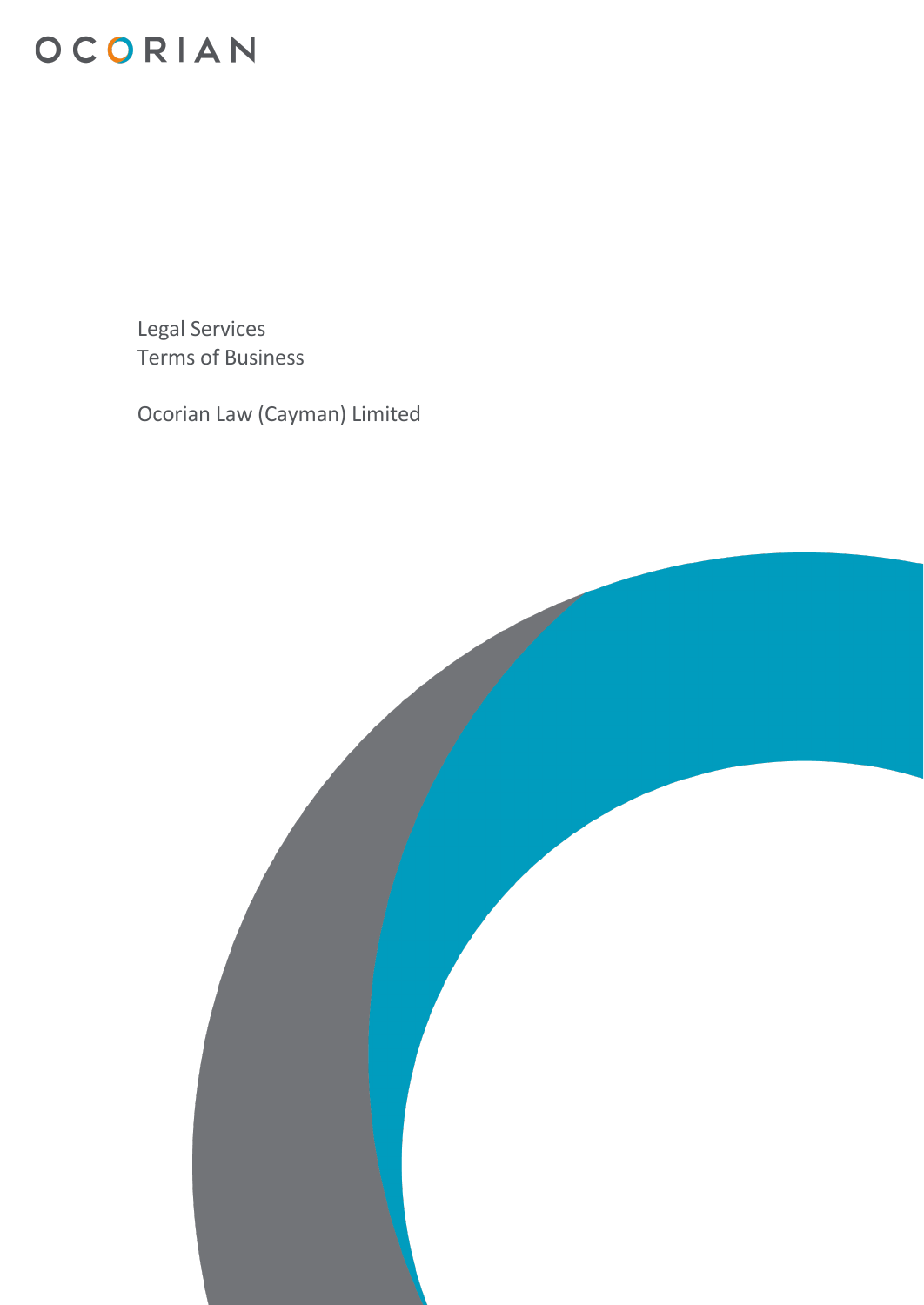- **1. Agreement:** These Terms of Business and the Engagement Letter (including any Schedule thereto or document incorporated by reference therein) together constitute the entire agreement between You and Us (the **Agreement**).
- **2. Capitalised Terms:** Capitalised words in these Terms of Business are as set out below:
	- **2.1.1 Applicable Law**: any legal and regulatory requirements which apply to Our provision of the Services to You;
	- **2.1.2 Fees**: the fees set out in any applicable Service Description;
	- **2.1.3 Governing Law**: the laws of the jurisdiction of Our incorporation;
	- **2.1.4 Services**: the scope of the engagement set out in the Engagement Letter;
	- **2.1.5 Terms of Business**: our terms of business in the form provided to You, as amended (in accordance with their terms) from time to time;
	- **2.1.6 Us/Ocorian**: Ocorian Law (Cayman) Limited a limited liability company and **Our** and **We** shall be construed accordingly;
	- **2.1.7 You/the Client**: the addressee(s) of the Engagement Letter and **Your** and **Yourselves** shall be construed accordingly; and
	- **2.1.8 Partner**: a senior employee of Ocorian Law (Cayman) Limited that has the title of "partner", which term only denotes seniority.
- **3. Interpretation**: Any references to this Engagement Letter or the Terms of Business or any Schedule to any of them shall be construed as a reference to such document as amended, varied, modified, supplemented, restated or novated from time to time.
- **4. Application:** Our Terms of Business apply to each matter upon which We act for You, and these Terms of Business will apply to all instructions We receive to provide legal services, unless We have agreed in writing to variations to such terms, and You accept these Terms of Business as forming part of Our engagement by You.
- <span id="page-1-0"></span>**5. Amendments:** The Terms of Business may be unilaterally amended or supplemented by Us in any manner that does not materially and adversely affect You or as required by changes to Applicable Law by notice to You. In all other respects, the Terms of Business may be amended or supplemented by agreement between Us. If We request Your agreement to any proposed amendment or supplement to the Terms of Business, Your consent shall be deemed to have been given if You do not affirmatively object in writing to the proposal within 20 days of the request and otherwise by Your continuing to instruct Us to act for You.
- **6. Compliance with the Law:** The provision and receipt of the Services is governed by Applicable Law. You accept that in providing the Services to You, We may take whatever steps We reasonably consider appropriate to comply with Applicable Law. You warrant that You are in compliance with all Applicable Law as at the date of this Agreement and both You and We undertake to comply at all times during the term of this Agreement with all Applicable Law.
- **7. Scope:** Unless expressly agreed otherwise in writing Our services are restricted to the provision of the Services described in this Agreement and no other person may derive any rights or benefits under this Agreement unless We have expressly agreed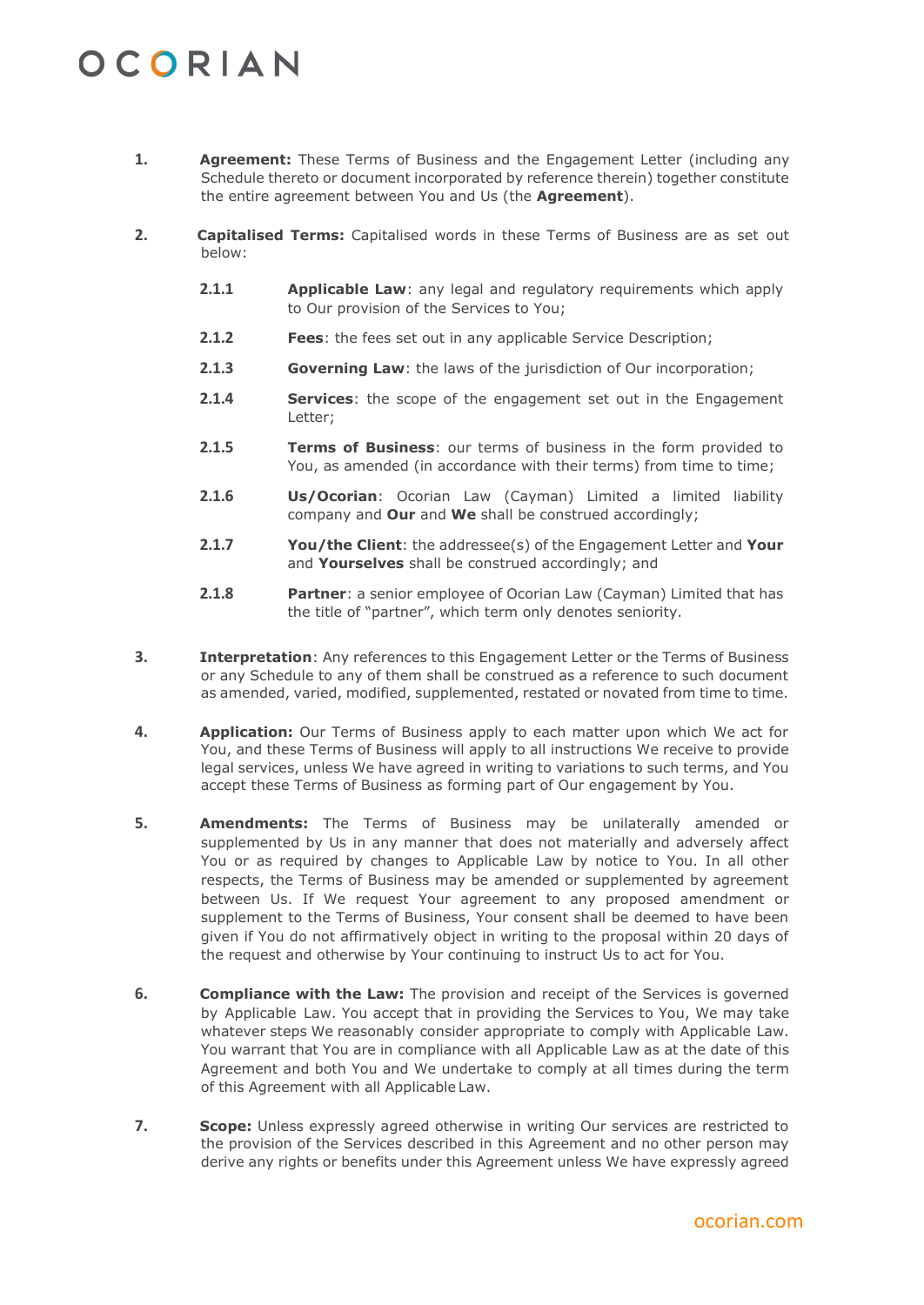to such reliance in writing.

- **8. Conflicts:** Unless there is a conflict of interest (for which consent has not been obtained by the relevant parties in accordance with applicable rules of professional conduct), We reserve the right to provide services to other clients who may be in competition with You or whose interests may not coincide with Yours, on matters unrelated to those in which We are acting for You. However, We acknowledge in particular that We are bound by and will observe Applicable Law and these Terms of Business in relation to conflicts of interest and confidentiality. We reserve the right to decline to act further in a matter on the grounds of conflict of interest or otherwise. For the purposes of Our conflict checks which We must perform before accepting Your instructions, You represent that You have disclosed to Us all parties relevant to the determination of interest in a particular matter.
- **9. Instructions:** We are expressly authorised to act and rely on instructions (whether communicated orally or in writing and whether authenticated or not) received from You or any person believed by Us in good faith to be authorised to act on Your behalf. We reserve the right to request that instructions received by telephone be confirmed in writing. Subject to compliance by Us with Applicable Law We will have no obligation to act on instructions if You are in default of payment of any fees or disbursements one month after having been notified of such default or if, in Our reasonable judgement, such instructions are incomplete or inconsistent with or conflict with Our provision of advice or any Applicable Law. If We elect not to act on Your instructions in these circumstances, We will notify You promptly of this decision.
- **10. Representations**: You warrant and represent that Your assets and those of any entity in respect of which or for whose benefit We provide the Services are not derived from or otherwise connected with any illegal activity.
- **11. Information**: We wish to provide the best possible service in a cost-effective manner and Our relationship with You is conducted on a basis of good faith. In furtherance of this objective You will, in a timely manner, furnish Us with such information, documents, books, accounts, records and financial statements as are necessary to permit Us to provide the Services and to ensure that You are in compliance with Applicable Law as well as any tax reporting regimes applicable under local law or otherwise. We may in some cases provide You with a list of documents to be provided but any such list is for guidance and does not limit the generality of the foregoing. You will promptly notify Us of any event or circumstance that would necessitate a change to the details provided to Us in connection with Our agreement to act on Your behalf, including a change of beneficial ownership, domicile or control, and We reserve the right to cease to act for You should We not be provided with the information We need to enable Us to meet Our obligations or cease to act or terminate this Engagement with You pending provision of such information. We may request information as to Your business activities, including the source of wealth and source of funds related to Your business or transactions, in order to comply with Applicable Law. You undertake and covenant to provide Us with such information promptly on request. We will proceed on the basis of the information We have received from You and rely upon You to tell Us as soon as possible if anything occurs which renders any information You have previously given Us incorrect, inaccurate or incomplete.
- **12. Further Covenants and Undertakings**: To the extent that You are aware and it is permissible by applicable law and practice, You will notify Us of any actual or threatened litigation or regulatory action against You or any action being taken to put You into winding up, liquidation, administration or bankruptcy or any other action or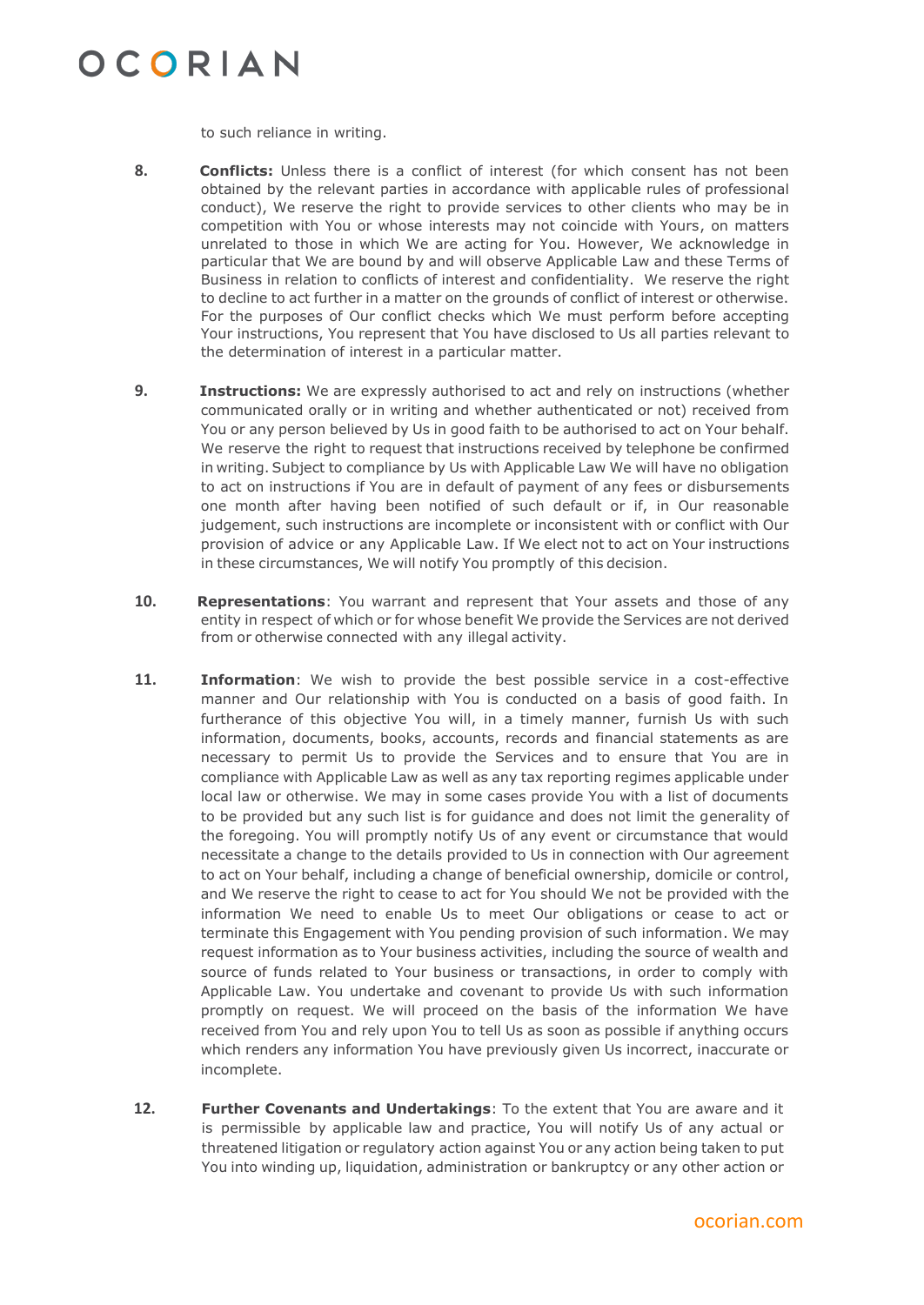event which could reasonably be expected to have a material effect upon any person to whom or for whose benefit the Services are being provided or its assets or activities or upon Our willingness to continue to provide the Services. You further undertake and covenant to neither cause nor permit anything to be done which will or is likely to result in civil or criminal liability or reputational damage to Us. You undertake and covenant not to engage in or be involved directly or indirectly with any unlawful activities. You will procure that all necessary licences, consents or approvals are obtained and maintained and You will comply with all filing and tax obligations in all applicable jurisdictions, to the extent that the provision of the relevant licences, consents, approvals or obligations are not included within the Services. You undertake to provide Us with all such licences, consents, approvals, certificates or other documents to the extent that these do not form part of the Services and are required by Applicable Law or any competent authority to enable Us to provide the Services. You undertake to inform Us of any change to the identity of Your beneficial owner(s), shareholder(s), registered director(s) manager(s) and legal representative(s) of managed entities or entities instructing Us, as the case may be, as well as individual(s) on behalf of whom the above persons act (collectively, the Related Parties), legal structure or corporate purpose in order to allow Us to comply with Our legal obligations regarding the update and conservation of documents on the identity of the Related Parties.

- <span id="page-3-0"></span>**13. Disclaimer:** We disclaim all liability arising from any breach by You of Your Agreement with Us, any advice or opinion given to You by any third party (whether or not nominated, introduced or recommended by Us) and any act or omission of any other person. In providing Cayman Islands legal advice to You, We may rely on, or provide You with, external information or public records (e.g. government agencies or registers). This information may not always be accurate, up to date or complete. We do not accept responsibility and will not be liable for any direct or indirect damage or loss caused by errors or omissions in external information or public records.
- <span id="page-3-1"></span>**14. Liability:** To the fullest extent permitted by Governing Law, We will not be liable for any act or omission in connection with the provision of any services beyond the agreed scope of the Services. In any event, Our maximum aggregate liability in connection with this Agreement shall be limited to USD 1,000,000; (or in those jurisdictions where the British Pound or Euro or other currency is used, the British Pound or Euro or other currency equivalent). We will not be liable for any consequential, indirect or exemplary damages, costs or losses or any damages, costs or losses attributable to lost profits or opportunities, whether in contract, tort, under statute or otherwise. If You instruct other advisors (either directly or through Us) on any matter We will not be responsible to You for the services, advice or information provided by, or for the fees and expenses of, those other advisors. Nothing in this Agreement will operate to limit or exclude Our liability for actual fraud or for any other matter for which We are not permitted to exclude or limit Our liability under Governing Law.
- <span id="page-3-2"></span>**15. Proportionate Liability:** If We become liable to You and any other persons are also responsible for the losses You suffer, You agree that, to the extent permitted by Governing Law, We will only be liable to bear a fair share of Your losses and that the extent to which such losses are attributable to such other persons (whether or not such persons have limited or excluded their liability) shall not be losses for which We are liable. Where joint or contributory liability applies, Our liability shall be calculated after deducting all amounts for which any third parties are liable to You or Us (or would have been liable to You or Us if not excluded by any limitation on or exclusion of or compromise or reduction in liability, whether by law or agreement) in favour of such person.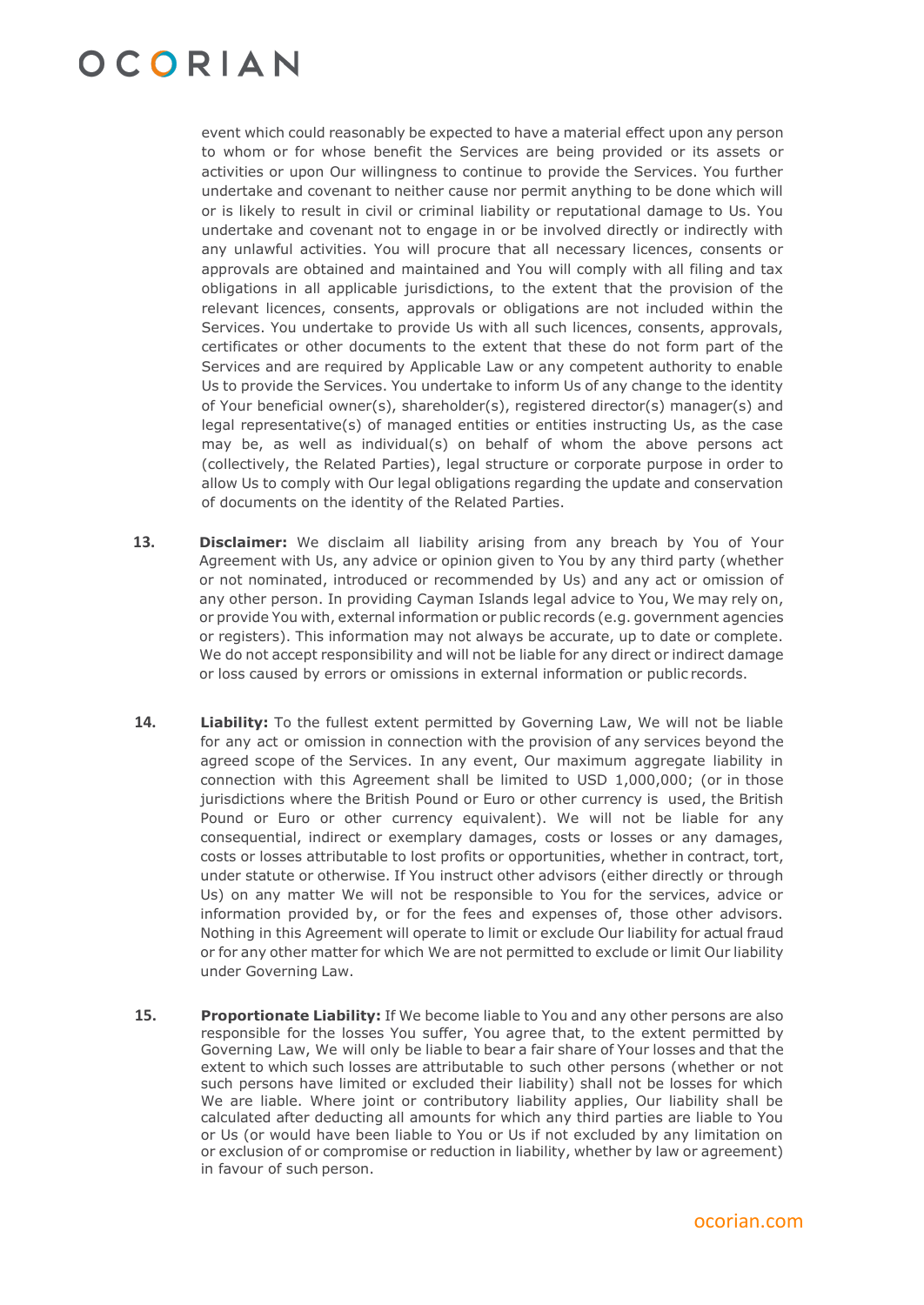- <span id="page-4-0"></span>**16. Financial Obligations:** You acknowledge that We will not be required to incur expenses in the provision of the Services or make payments on Your behalf, save in circumstances where sufficient funds have been provided by You to meet such expense. You are directly responsible for the payment of any applicable tax or government fee.
- **17. Fees**: You agree to pay, on receipt of the invoice, Our fees as set out in the relevant Engagement Letter (**Fees**). Fees will be payable in the currency stated on the invoice. Any partial payments received will first be applied to Our Fees. Where the nature, complexity, value or urgency of the Services warrants an enhanced fee, a premium may be applied. We will charge for the work done by Us even if the matter does not proceed to completion or You withdraw or change Your instructions. In jurisdictions where value added tax (or equivalent) is applicable, it will be added to Our Fees at the appropriate rate. We may require an initial payment on account of Our Fees and disbursements for work that We are to undertake on Your behalf, which monies We will hold in Our client accounts in accordance with Applicable Law. We may request further retainer monies from You to ensure that at all times, sufficient monies are held by US to cover both anticipated and completed work undertaken by Us for You. We reserve the right to settle invoices from such retainer held in Our client account unless You notify Us in writing within 14 days of the date of the relevant invoice, that You dispute Our invoice, which notification informs of the grounds of dispute and the part of the invoice You dispute. We reserve the right to settle any undisputed portion of Our invoice out of the retainer funds held by Us. If You fail to make payments on account on request or fail to pay the Fees and disbursements as they fall due, We may cease to act for You pending payment in full of such amounts or terminate the Engagement with You.
- <span id="page-4-2"></span><span id="page-4-1"></span>**18. Fee Increases:** Our Fees (including any fixed or annual fee, where appropriate, and hourly rates) may be reviewed annually and also increased by 3% or (if applicable) such greater percentage as We may reasonably consider necessary to reflect inflation and changes in Our cost of doing business and thus the Fees set out in the Service Description(s) are subject to revision from time to time, at Our discretion and without prior notice (unless otherwise previously agreed with You in writing). Details of applicable hourly rates can be provided on request. You agree that should additional regulatory requirements be imposed or other circumstances arise that would impose material additional costs on Us, You will negotiate in good faith with Us regarding the reasonable allocation of such costs.
- **19. Estimates:** We shall, on request, provide an estimate of likely fees and disbursements on any matter. Estimates shall be provided with the basis on which the estimate is given, and unless otherwise agreed, may be amended by Us should there be circumstances which are not disclosed to Us or are unforeseen to You or which otherwise occur in the course of an engagement, which were not evident at the time at which We provided Our estimate. To the extent that any such circumstances occur during the course of the Engagement, We reserve the right to invoice such additional amounts at Our applicable hourly rate.
- **20. Disbursements:** You agree to pay, on receipt of an invoice, those out-of-pocket expenses that We reasonably incur or pay on Your behalf including, without limitation, specific disbursements for government fees, courier fees, the set-up and use of specifically required software and reasonable travel expenses. A flat administration fee for general disbursements of 3.5% of the Fees may be charged by Us, where appropriate, to cover internally incurred expenses such as filing, photocopying, long distance telephone charges and routine printing costs. We will discuss any engagements of external professional or legal advisors or experts with You in advance and You will be directly responsible for their fees, costs and any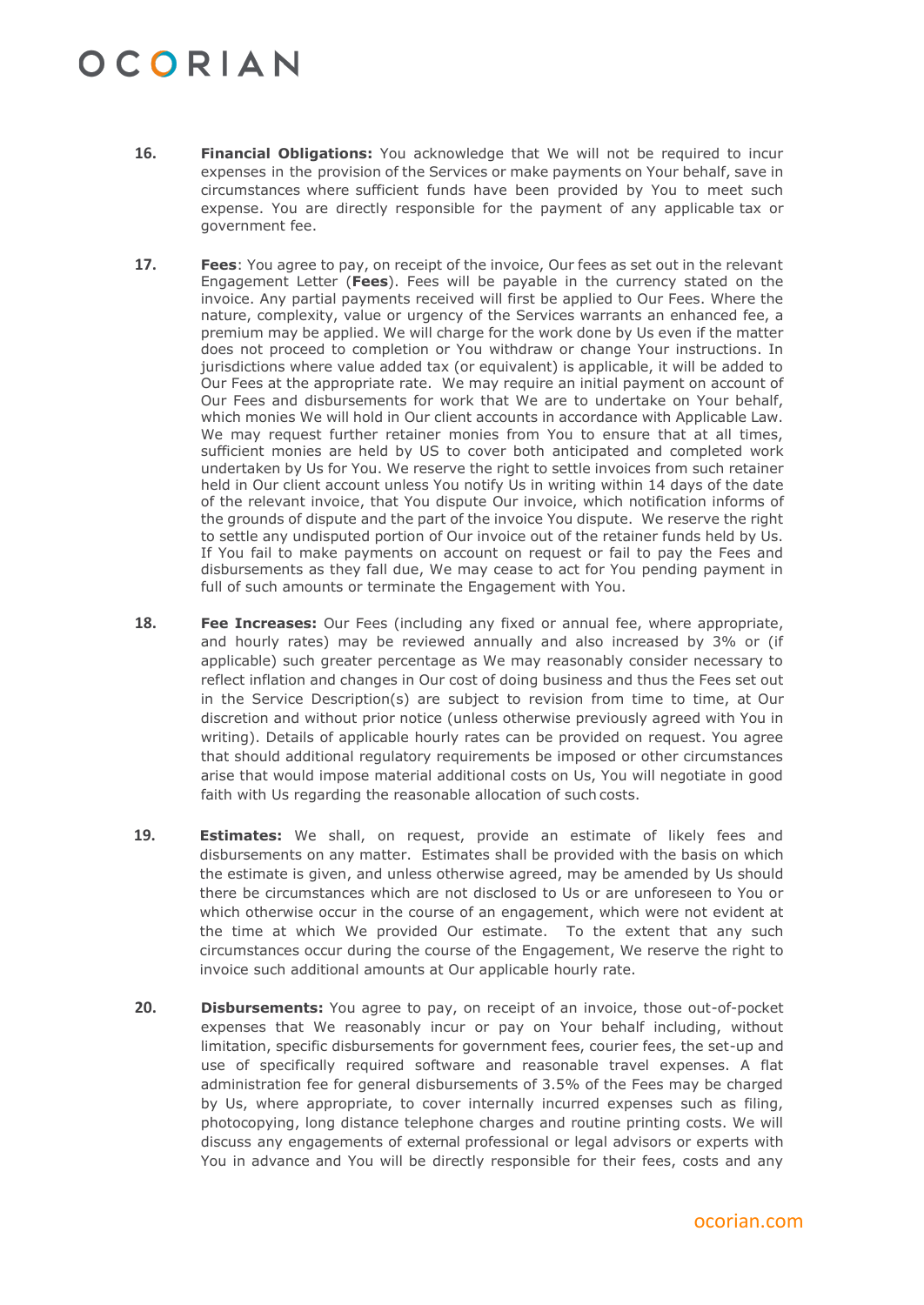applicable tax. If it is necessary for one of Our staff to travel or attend out of the office on Your matter, We will charge for travel time at the relevant person's hourly rate, subject to any agreement with You.

- **21. Non-payment:** Our invoices are payable when rendered. If an invoice has not been satisfied within 14 days of the date on which it was issued, We may cease to act for You pending payment in full, terminate the Agreement in its entirety or terminate any part of the Agreement. If all or any part of any invoice remains unpaid for more than 14 days after the date on which it was issued, We reserve the right to charge interest on the outstanding amount at a monthly rate of 10% until payment is made in full. If all or any part of any invoice remains unpaid for more than 60 days after the date on which it was issued, We reserve the right to instruct a debt collection business to seek recovery of the outstanding amount.
- **22. Indemnity:** Notwithstanding termination of the Agreement or any part of it, You shall promptly on demand indemnify Us in full against all fees, costs, charges and/or expenses which We are required to pay to any third party as a result of, or in connection with, Our provision of any of the Services to You or any attempt by Us to recover any amount outstanding under any invoice that We have issued to You.
- **23. Client Money:** Unless otherwise agreed in the Agreement, any money which We hold or receive on Your behalf or which We owe to You (**Client Money**) will be designated in Your name and may be transferred to a separate client bank account at a recognised bank in accordance with Applicable Law and best practice. We will use reasonable efforts to procure that Client Money attracts interest at a reasonably competitive rate, provided that no interest will be payable on amounts under USD 50,000 (or currency equivalent), in accordance with applicable professional conduct rules and regulations.
- **24. Right to allocate work as appropriate**: We reserve the right at Our absolute discretion to allocate and re-allocate work to such member(s) of staff, including agents or consultants, as We deem appropriate due to the nature of the matter, business requirements or staff absences.
- **25. Barristers' opinions**: If We instruct external barristers on Your behalf to provide a legal opinion, You agree that We have the right to store a copy (hard copy and/or electronic form) of that opinion without time limit in such a way that it is accessible within the firm for the purpose of reference and legal research. If We store the opinion, We will ensure that only Ocorian staff will be able to access it.
- **26. No guarantee of success**: It is impossible to provide any promise or guarantee about the outcome of Your matters/transactions/applications. Nothing in this Agreement or any statements by Our staff or attorneys-at-law constitute a promise or guarantee. Any comments about the outcome of Your matter/transaction/application are expressions of opinion only.
- **27. Our legal advice:** The expression "non-legal matter" when used in this provision, includes, without prejudice to the generality of the foregoing, advice as to accounting, auditing, underwriting or insurance practice, management, valuation, whether in regard to real estate or otherwise, marketing, auctioneering, estate agency, business, commerce, banking, finance or investment.

As Cayman Islands attorneys-at-law We only advise on Cayman Islands law and the terms upon which We give that advice are set out herein. No opinion, suggestion or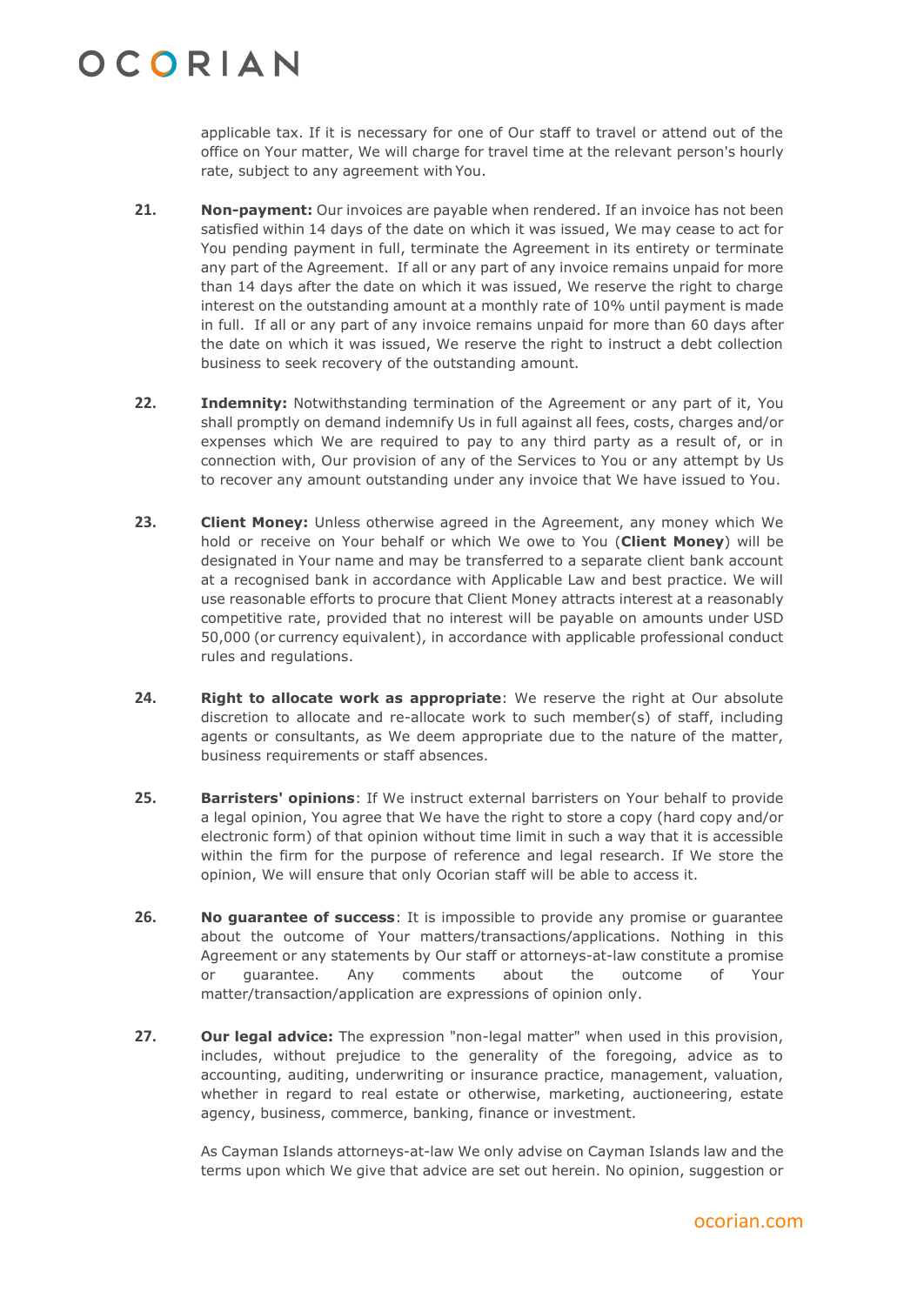comment, written or oral, given by Us in relation to the laws of any jurisdiction other than the Cayman Islands or in relation to any non-legal matter may be relied upon by You.

We rely on the strict understanding that You have obtained, or will obtain, proper professional advice as to the laws of every relevant jurisdiction other than the Cayman Islands and as to all non-legal matters which may arise within or outside of the Cayman Islands and will act at all times in accordance therewith. It is Your exclusive responsibility to determine when advice as to the laws of any jurisdiction other than the Cayman Islands or as to any non-legal matter is prudent or required and to obtain that advice.

We also reserve the right to engage on Your behalf an affiliate of Ocorian if required for particular advice and instruct them as Your agent on similar terms as set out in this Agreement on notice to You. In those circumstances, unless otherwise agreed, the usual terms of engagement of Ocorian will apply to the engagement. If an Ocorian affiliate is so instructed by Us as Your agent, You will have a separate legal relationship with that affiliate for its services in respect of its provision of advice, although We may include its fees as a disbursement in Our invoices for Your convenience unless You ask Us otherwise. You will not be a client of any other Ocorian affiliate unless We so engage that entity on Your behalf as described in this paragraph or unless You engage that entity directly. In the absence of any other agreed arrangements, work carried out by Ocorian affiliates will be charged at their usual rates, details of which are available on request.

The determination and the consequences of any commercial decision or course of action related to Our legal advice are matters entirely to be determined by You. If You do not follow Our advice, We reserve the right, depending upon the particular circumstances, to determine not to act further for You in relation to the particular matter. If We nevertheless continue to act for You, no consent to, or approval of, the course of action determined by You shall or may be implied on Our behalf.

Our advice will depend on the particular circumstances specific to the matter for which We are engaged and We are not responsible for its use for a different purpose or in a different context. In relation to a particular transaction, specific advice on that transaction should always be sought and all material information provided to Us. Our advice is confidential and is given solely for You to rely on. We accept no responsibility to any third party who seeks to rely upon such advice without Our prior written consent being given.

Our advice will be solely contained in Our final written documentation. Do not rely on any draft documentation that We provide as this will not constitute Our definitive opinion.

- **28. Changes in the law:** Our advice is given on the basis of the laws in force in the Cayman Islands at the date of that advice. Unless You expressly instruct Us in writing to do so, We are under no obligation to advise, and accept no responsibility whatsoever for advising, in relation to subsequent changes in the laws of the Cayman Islands and their effect, if any, on You. It is possible that changes may occur in the law and its interpretation before Our advice is acted upon. We accept no responsibility for any changes in the law or its interpretation that occur subsequent to Our advice being delivered to You.
- **29. No independent investigation:** Our responsibility is limited to responding to specific instructions received from You, or on Your behalf from Your professional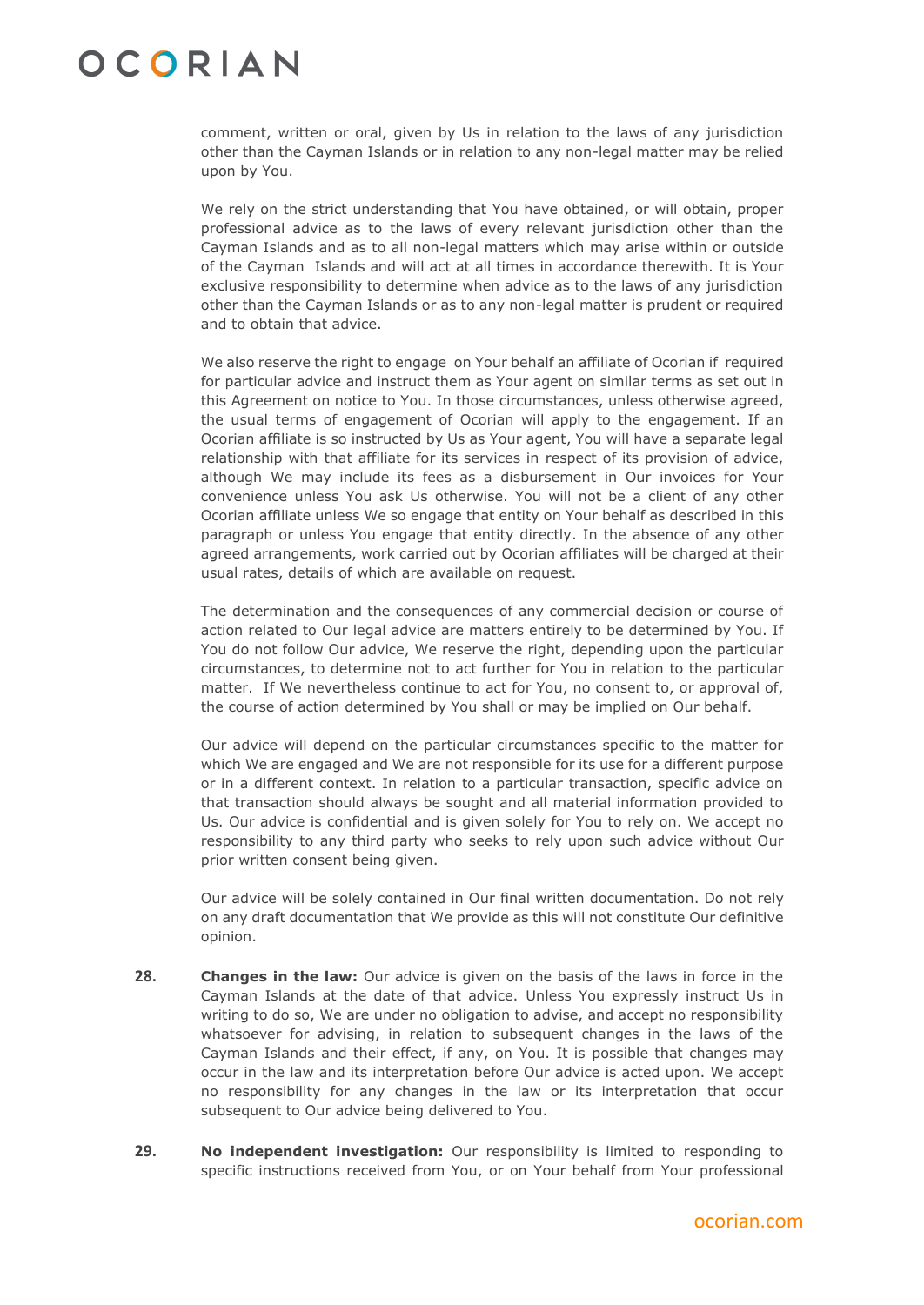advisers or agents, and We are under no obligation to investigate or verify independently the accuracy or completeness of such instructions. If We are obliged to make any assumptions as to matters of fact, or them laws of any jurisdiction other than the Cayman Islands, We may rely entirely upon those assumptions without independent verification.

- <span id="page-7-0"></span>**30. Anti-Money Laundering:** You agree to provide Us promptly with all the information and evidence We require from time to time in order for Us to comply with Applicable Law and Our internal policies and procedures pertaining to, amongst other things, anti-money laundering, know-your-client/client due diligence and anti-terrorism measures. You acknowledge that We are required to carry out due diligence and undertake verification exercises before accepting instructions and throughout the course of Our engagement and that We shall be under no obligation to provide any Services unless and until such due diligence and verification exercises have been completed to Our satisfaction. You agree to provide, where reasonably required by Us, full details regarding source of funds and information relating to the disbursement of funds.
- <span id="page-7-1"></span>**31. Anti-Bribery and Anti-Corruption**: We have in place an Anti-bribery and Anticorruption policy which prohibits, inter alia, the making, offering or promising to make a payment (including any service gift or entertainment) for any improper purpose or business advantage (**ABC Policy**). The ABC Policy applies not only to Our dealings with You but to Our dealings with all third parties on Our behalf or on Your behalf and on behalf of all Our clients. Without prejudice to the generality of clause [5,](#page-1-0) You confirm that You have complied and will continue at all times to comply with any law, regulations, codes of practice or regulatory guidance relating to the prevention of bribery and corruption which are applicable in Your jurisdiction (**Applicable ABC Law**). We can provide You on request with a statement (**Policies Statement**) which sets out Our approach to compliance with Applicable ABC Law of these Terms of Business. You confirm that You have in place an appropriate ABC Policy and, to the extent that You do not have in place a formal ABC Policy, You will at all times conduct Yourselves in such a manner as to adhere to the principles set out in Our ABC Statement. Neither We nor You shall offer, promise, give or pay any undue pecuniary or other advantage to any person (including without limitation any public official) for any purpose which may contravene the principles set out in the Policies Statement and/or the Applicable ABC Law; nor aid, abet, counsel or procure the same and neither You nor We shall request, accept or receive the same.
- **32. Sanctions and Embargoes**: You acknowledge and confirm that We and You are obliged to adhere to local and international sanctions and embargoes (as amended and updated from time to time) and that We have appropriate policies in place in relation to such sanctions and embargoes (the **Sanctions and Embargoes Policies**). A summary of Our approach to these matters is set out in Our Policies Statement, a copy of which is available on request. For the avoidance of doubt, Ocorian and all wholly owned, controlled and/or branded entities under the Ocorian Group are committed to complying with the sanctions laws and regulations of the United Kingdom, the European Union, the United Nations and the United States of America, as well as applicable sanctions laws and regulations in the jurisdictions in which Ocorian operates (the **Sanctions and Embargoes**). Neither We nor You shall undertake any activities, business or transactions which may contravene the Sanctions and Embargoes, the Sanctions and Embargoes Policies or the principles set out in the Policies Statement and/or any other related applicable laws, regulations, codes of practice or regulatory guidance.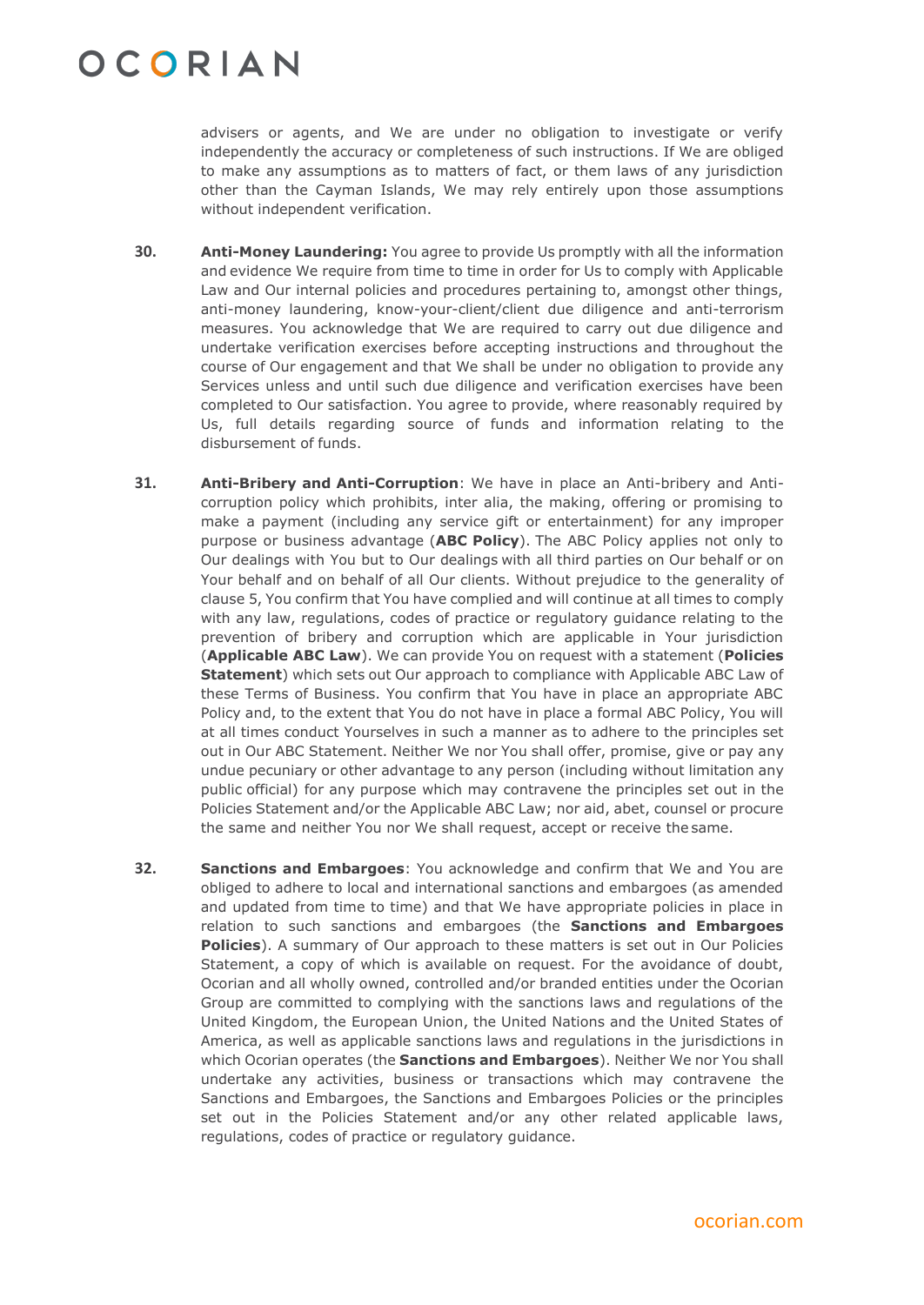- **33. Preventing the Facilitation of Tax Evasion:** We are committed to the prevention, deterrence and detection of criminal tax evasion and the facilitation thereof whether committed by or facilitated by those who perform services for Us or on Our behalf (**Associates**) and Our clients. We do not tolerate criminal tax evasion or the facilitation thereof in any circumstances. In accordance with Applicable Law (including, without limitation, the UK Criminal Finances Act) and Our zero tolerance approach, We maintain a prevention of the criminal facilitation of tax evasion policy (**FTE Policy**) setting out the prevention procedures which We have put in place. We expect Our Associates to be familiar with, to conduct themselves in accordance with, and to comply with the standards and procedures required to ensure compliance with, the FTE Policy. We will actively investigate all breaches or suspected breaches of the FTE Policy. In appropriate circumstances, We may invoke disciplinary procedures, contractual sanctions or other remedies against any Associate who is found to have criminally facilitated tax evasion up to and including the termination of Our arrangement with that Associate. In such circumstances, We may be obliged to report the actions of such Associate to the appropriate authorities and/or Our regulator. We may also cease to act for You where We have reasonable suspicion that You are evading, or facilitating the evasion of, or requesting Your or Our Associate to facilitate the evasion of tax.
- <span id="page-8-0"></span>**34. Suspicious Activities Reporting:** You acknowledge that We are required by Applicable Law to report suspicious activities relating to money laundering, bribery, corruption or any illegal activity to the relevant money laundering reporting officers, regulators and/or criminal authorities and We are prevented by law from notifying You about such reports. We may be required to suspend the provision of the Services or terminate Our relationship with You in certain circumstances without giving You Our reasons.
- <span id="page-8-1"></span>**35. Complaints:** If You have a complaint or any other issue concerning the Services You have received You should in the first instance communicate Your concerns in writing to the Ocorian contact set out in the Engagement Letter who is responsible for the provision of the Services. Complaints may also be directed to Our Managing Partner. Complaints will be dealt with in accordance with Our complaints procedure.
- **36. Confidentiality:** Save as provided under "Permitted Disclosures" and "Suspicious Activities Reporting", neither party will, unless compelled to do so by a court of competent jurisdiction (or a governmental, supervisory or regulatory body or authority, whether or not having the force of law), either before or after the termination of Our Agreement, disclose any information not in the public domain relating to the other party or its affairs without prior consent.
- **37. Permitted Disclosures**: You acknowledge and accept Our obligation to make filings with and disclose information to the relevant authorities in compliance with Applicable Law, including without limitation disclosures required under applicable tax information reporting regimes such as FATCA and any common reporting standards. You also acknowledge and accept Our need to communicate relevant confidential information to those of Your directors (or other persons tasked with the role of director, by whatever title called), officers, members, accountants, bankers, insurers or legal advisors who have a legitimate need or legal right under Applicable Law to know and You agree that We may make such disclosures as We reasonably consider appropriate having regard to standard practice in the industry in such situations. Information may be shared internally between personnel in Our affiliated offices. In particular, Our compliance personnel shall be entitled to review all information and documentation relevant to Our engagement including that which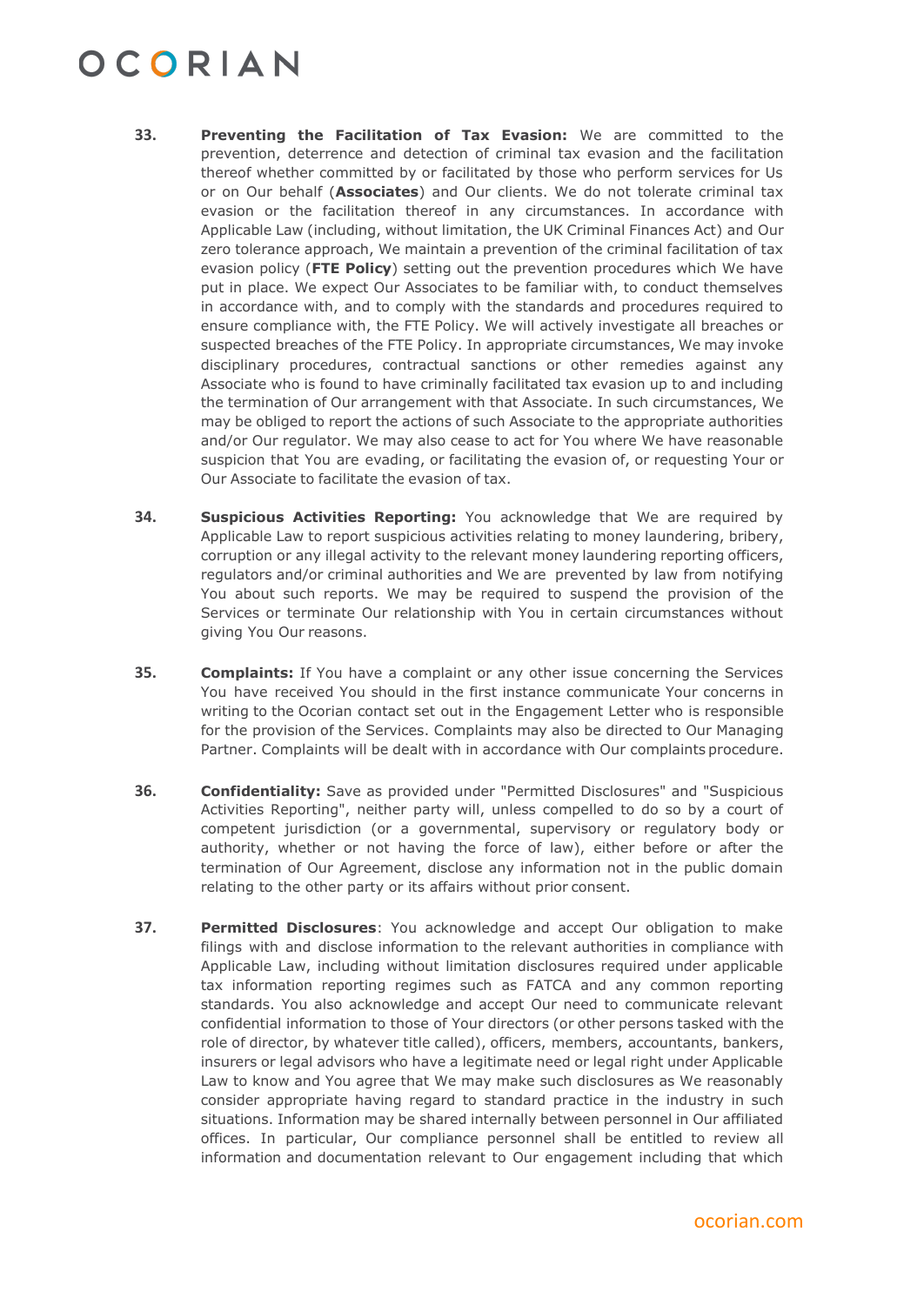pertains to members, controllers, directors, partners and officers in accordance with Our compliance policy and Applicable Law. In the event that We act by an agent or delegate, or outsource any relevant functions to a service provider outside the Ocorian group (which We will only do in accordance with Applicable Law, We may at Our discretion disclose to such person confidential information as We consider necessary or desirable on terms relating to privacy and confidentiality as are equivalent to those set out herein. Notwithstanding any subcontracting or delegation by Us of Our obligations under this Agreement, We will remain responsible to You for the performance of all such obligations.

#### <span id="page-9-0"></span>**38. Data Privacy and Protection:**

- **38.1** In this clause [38,](#page-9-0) Data Protection Legislation means any law applicable from time to time relating to the processing of personal data and/or privacy, as in force at the date of the Agreement or as re-enacted, applied, amended, superseded, repealed or consolidated, including without limitation, as applicable, the UK Data Protection Act 1998, the General Data Protection Regulation (EU) 2016/679, and the Privacy and Electronic Communications (**EC Directive**) Regulations 2003, in each case including any legally binding regulations, direction and orders issued from time to time under or in connection with any such law. In addition, the terms **data processor**, **personal data**, **data subject**, **processing** and **supervisory authority** shall be as defined in the Data Protection Legislation and Data shall mean the personal data and/or sensitive personal data, which is provided by You to Us pursuant to this Agreement or in connection with the Services provided by Us hereunder.
- **38.2** You and We agree to comply at all times with all applicable requirements under the Data Protection Legislation.
- **38.3** In the event that We are deemed to be a data processor in respect of the Data, the following clauses [38.4](#page-9-1) to [38.7](#page-10-0) shall apply. In the event that We are deemed to be a data controller in respect of the Data, You and We agree to comply at all times with any applicable obligations as data controller under the Data Protection Legislation when processing the Data.
- <span id="page-9-1"></span>**38.4** We shall only process the Data: (i) in accordance with Your written instructions (including the Agreement); or (ii) where required to do so by Applicable Law.
- **38.5** We shall, in addition to the measures put in place by You, implement and maintain all appropriate technical and organisational security measures: to ensure a level of security appropriate to the risk to the Data when it is processed by Us.
- **38.6** We shall:
	- **38.6.1** provide assistance to You as is reasonably requested to enable You to comply with Your obligations pursuant to the Data Protection Legislation;
	- **38.6.2** take all reasonable steps to ensure that access to the Data is limited to those personnel who require access to it for the purpose of complying with Our obligations under the Agreement and that such personnel are bound by enforceable obligations of confidentiality;
	- **38.6.3** where required pursuant to the Data Protection Legislation, not process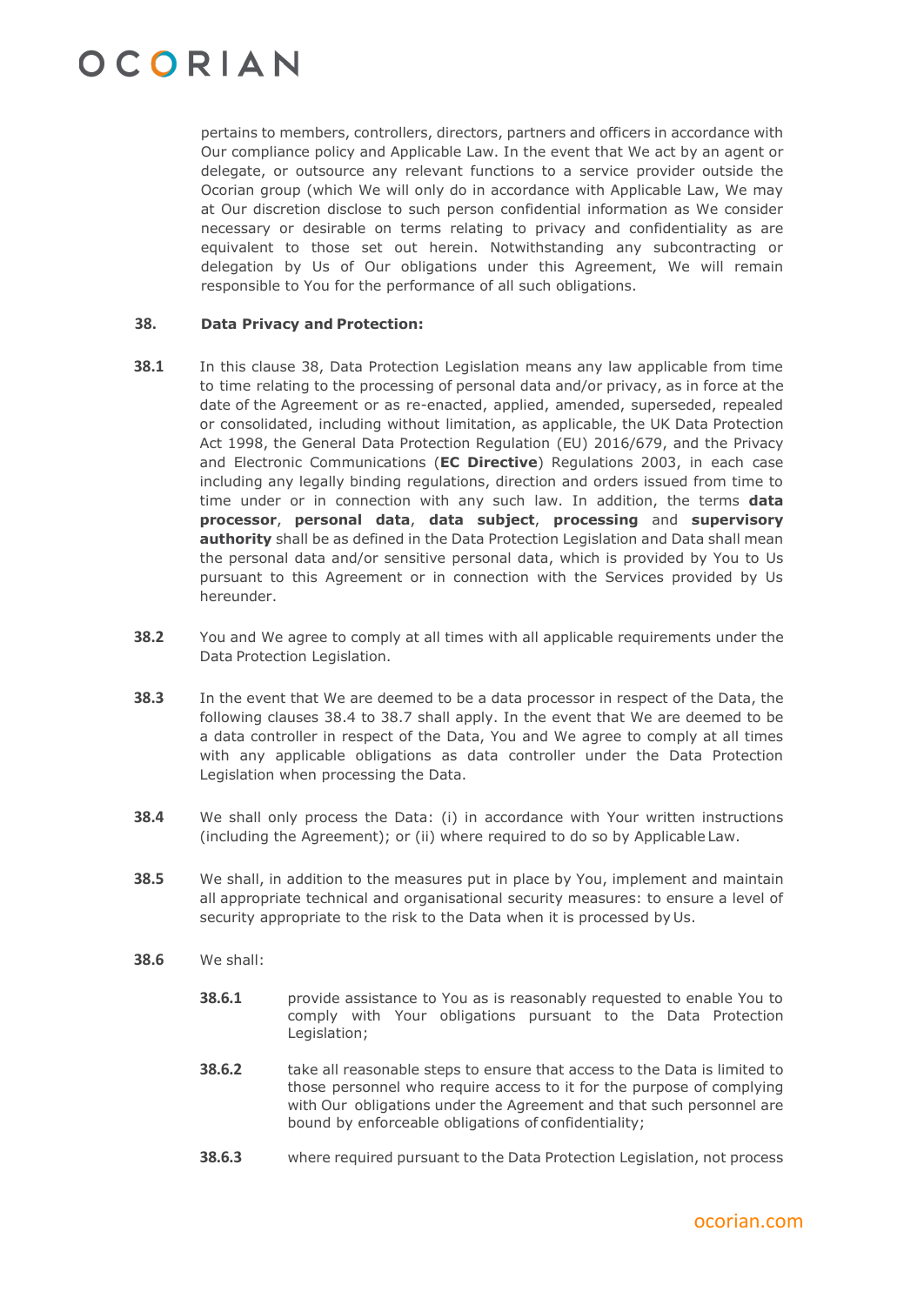or transfer the Data outside of the European Economic Area (or permit the Data to be so processed or transferred) unless We have obtained Your consent and comply with other mandatory legal requirements which mightapply;

- **38.6.4** following the end of the provision of the Services and on Your request, permanently delete all Data (including copies) in Our possession or control, save where We are required to retain such Data by Applicable Law;
- **38.6.5** subject to You and/or Your representatives signing suitable undertakings of confidentiality, allow You and/or Your representatives, on providing reasonable notice to Us to conduct audits (including inspections) during normal business hours of all data processing facilities, procedures, documentation and other matters required to demonstrate compliance with the Data Protection Legislation and this clause [38.](#page-9-0) Without prejudice to the foregoing, We shall contribute to such audits in a reasonable manner, and provide all information reasonably necessary to demonstrate compliance with the Data Protection Legislation and this clause [38.](#page-9-0)
- <span id="page-10-0"></span>**38.7** You agree that We may use the sub-processors as stated in Our privacy notices and updated from time to time to provide the Services. The terms of engagement shall impose on all of Our sub- processors equivalent data protection obligations as are set out in this clause [38.](#page-9-0)
- **39. Use of Our Name:** The use of Our name or logo on any materials, including prospectuses, information memoranda, statements and notices, circulars or advertisements requires Our prior written approval.
- <span id="page-10-1"></span>**40. Copyright:** We own the copyright and other intellectual property rights associated with all documents or other work product that We prepare in the course of providing the Services, subject to Your right to use such documents and work product for the purpose for which it was prepared or supplied. Notwithstanding the foregoing, We do not own any original documents or materials furnished to Us by You.
- **41. Termination**: You and We each have the right to terminate the Agreement at any time and for any or no reason by giving not less than three months' prior written notice to the other. Subject to Applicable Law and Our fiduciary duties, We have the right to terminate Our Agreement at any time by giving You not less than one week's prior written notice in the event of any material breach by You of this Agreement, if any insolvency, criminal or regulatory proceedings have been commenced against You, there has been a breakdown of confidence between Us and You or You are asking Us to work in a way which risks Our breaching any Applicable Law or policy or which may cause Us reputational damage. You will be liable to pay all outstanding Fees and disbursements upon termination, including any additional costs resulting from the termination itself and the transfer of the file to a new provider or re-onboarding with Us as a new customer. Any basic annual or fixed Fee is not refundable unless otherwise previously agreed in writing. Termination shall be without prejudice to any rights or liabilities of either party arising prior to or in respect of any act or omission occurring prior to termination.
- **42. Post-Termination Actions:** In the event of a termination, We will resign any offices held by Us in respect of Your matter and You will cease using Our name in any materials. You authorise Us to notify the appropriate governmental departments or agencies of any such changes. You will appoint such replacements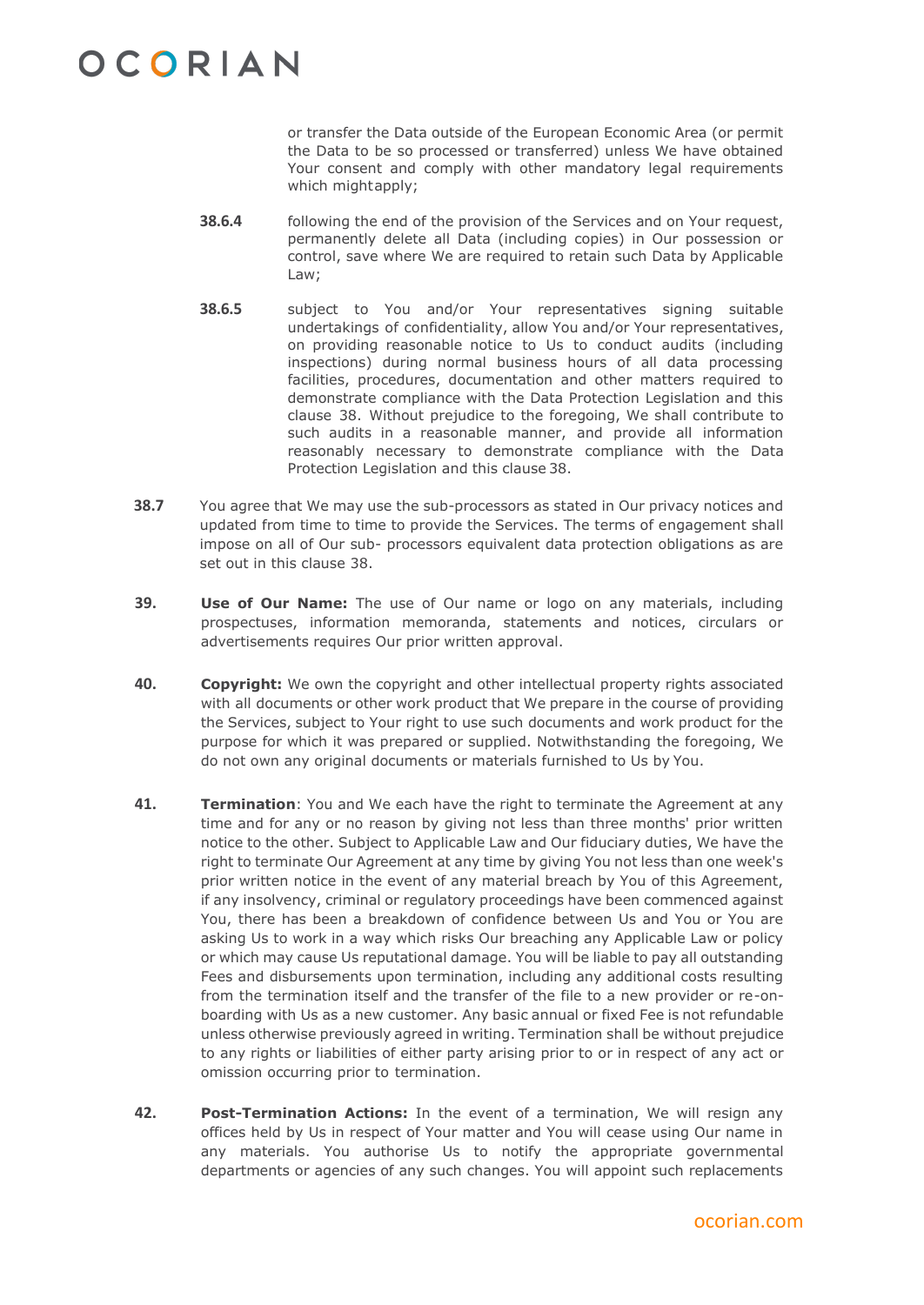or substitutes as is necessary in order to maintain compliance with Applicable Law and the parties will make reasonable efforts to facilitate the transition to a new service provider. If You do not appoint replacements or substitutes in a timely fashion or at all, You acknowledge and agree that We may, depending on the requirements of Applicable Law, be required to take action which may be detrimental to You, such as apply for the winding up of the entity or the dissolution of the trust, as the case may be. We will be entitled, subject to Applicable Law, to retain all documents in Our possession relating to You and which are Your property until We have received payment of all outstanding Fees and disbursements, at which point We shall deliver all such documents to You (or to such other person as You may direct on Your request), provided that We shall be entitled (but not obliged) to make and retain copies thereof for Our archives.

- <span id="page-11-1"></span>**43. Storage of Materials:** We will retain files or papers for such minimum period as is required by Applicable Law (other than those that We have agreed to retain in safe custody). If off-site hard copy storage is required due to the volume of materials, We will get Your consent before incurring charges. We reserve the right to charge for retrieving any materials at Your instruction. We might destroy any materials after the applicable retention period without further notice to You unless otherwise agreed. We have taken the steps that We reasonably believe to be necessary to keep Our information and communication systems secure. However, it is not possible to guarantee that all systems are entirely secure. We will not be liable if, due to circumstances beyond Our reasonable control, systems or communications are corrupted, infected or intercepted or are subject to deliberate interference or intrusion by a third party.
- **44. Joint and Several Liability:** Your obligations and liabilities in this Agreement are joint and several and all obligations, covenants, agreements, undertakings, representations and warranties are entered into, agreed, given or made jointly and severally by You and any company, partnership, trust association or other person in respect of which the Services are provided.
- <span id="page-11-0"></span>**45. Dispute Resolution:** We may take proceedings in Our local court of competent jurisdiction against You (and, where applicable, any guarantor or any person in the scope of joint and several liability) with respect to any monies owed to Us under Our Agreement. We also retain the right to obtain relief in the local courts with respect to any winding up or other insolvency proceedings against You and with respect to the enforcement of any agreement reached with You or any binding order, award, determination, or decision made against You in Our favour. Any other claims, rights or causes of action arising under Our Agreement shall be referred to arbitration in accordance with Applicable Law and local practice. The number of arbitrators shall be three, the seat of any arbitral proceedings shall be Our jurisdiction of incorporation and the language of the arbitration shall be English. Save in the event of manifest error, the conclusion of the arbitration will be binding on You and Us. Where a dispute arising under this Agreement concerns the provision of Services in relation to a trust, where We are acting as a trustee this clause [45](#page-11-0) is subject to any provision to the contrary in the applicable trust deed.
- **46. Notices**: Any notice or other communication under or in connection with the Agreement shall be addressed to the party concerned at its contact particulars from time to time notified to the other for the purpose, failing which the registered office or last known usual address of such party. Any notice (a) delivered personally shall be deemed to have been given at the time of delivery; (b) sent by ordinary post shall be deemed to have been given three business days after posting; (c) sent by airmail shall be deemed to have been given seven business days after posting; (d)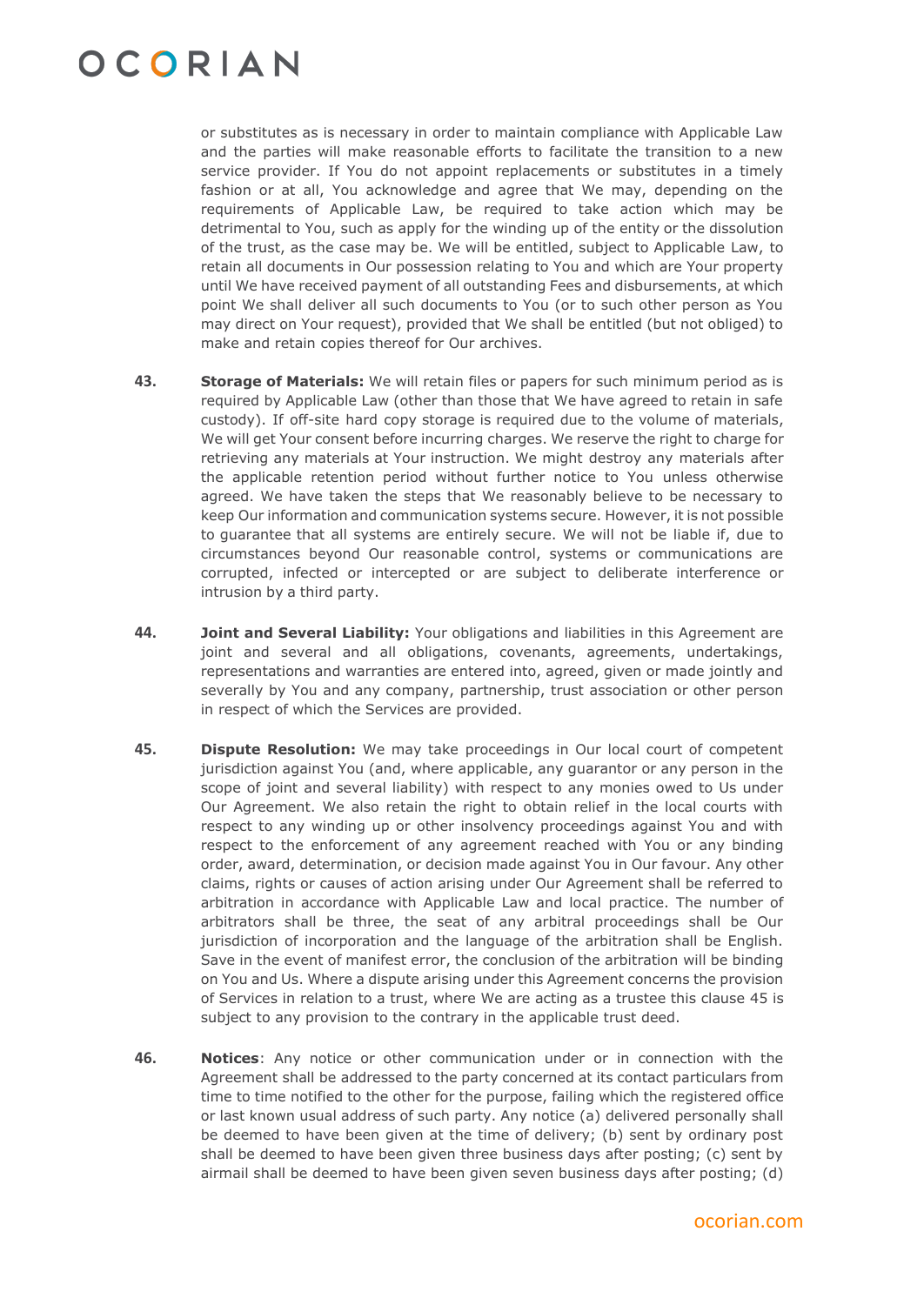sent by email or fax shall be deemed to have been given at the time of dispatch; and (e) published on Our proprietary website shall be deemed to have been given at the time of dispatch of the email with the reference to suchpublication.

- **47. Business Continuity:** We maintain a Disaster Recovery Plan in respect of Our business. While We endeavour to ensure that Our plan will be effective We cannot predict or anticipate all eventualities. As such, We do not accept any liability for any loss, cost or damage suffered by You or any third party as a result of any failure or delay in the performance of the Services where caused or contributed to, directly or indirectly, by circumstances beyond Our control.
- **48. Governing Law:** This Agreement is governed by Cayman Islands law and You agree to the non-exclusive jurisdiction of the Courts of the Cayman Islands to settle any dispute that arises out of or in connection with this Agreement.
- **49. Entire Agreement:** This Agreement represents the entire understanding between the parties and supersedes all prior agreements, representations and undertakings concerning the subject matter with effect from the date of the Engagement Letter. You warrant and represent to Us that this Agreement (including clause [45\)](#page-11-0) does not violate the terms of any other agreement by which You are bound and this Agreement is binding upon You and enforceable in accordance with its terms.
- **50. Benefit:** The Agreement shall be binding upon and enure for the benefit of the successors of the parties but shall not be assignable by You. Our Agreement shall also enure for the benefit of each of Our members, directors, employees, nominees, sub-contractors, delegates, agents and officers (current and former) including, for the avoidance of doubt, any such persons for the time being acting or who have acted as directors, alternate directors or as secretary or officer, as if they were all parties to Our Agreement and the rights and benefits under it are held by Us in trust for each of them and, to the extent that Applicable Law confers or permits the right of enforcement on third parties, each of them shall benefit from such rights (but these Terms of Business may be amended without their consent). You will not alienate, transfer, assign, sell or encumber Your interest in any entity in respect of which We have been instructed to provide Services without Our prior written consent and You will keep Us properly informed of all business to be transacted in the name of or for the account of such entity and of any event (including any actual or threatened litigation).
- **51. Severability:** The invalidity or unenforceability of any provision or part of any provision of the Agreement shall not affect the validity or enforceability of the valid and enforceable provisions thereof.
- **52. No Waiver:** The failure of either party to object to, or take affirmative action with respect to, any breach of the terms of the Agreement by the other party shall not be construed as a waiver of such breach or of any future violation, breach or wrongful conduct.
- **53. No Partnership:** None of the provisions of the Agreement shall be construed so as to create a relationship of employment or a partnership between You and Us.
- <span id="page-12-0"></span>**54. Survival of Terms:** The provisions in clauses [13,](#page-3-0) [14,](#page-3-1) [15,](#page-3-2) [16,](#page-4-0) [17,](#page-4-1) [18,](#page-4-2) [30,](#page-7-0) [31,](#page-7-1) [34,](#page-8-0) [35,](#page-8-1) [38,](#page-9-0) [40](#page-10-1) and [43](#page-11-1) to [54](#page-12-0) shall survive the termination of theAgreement.